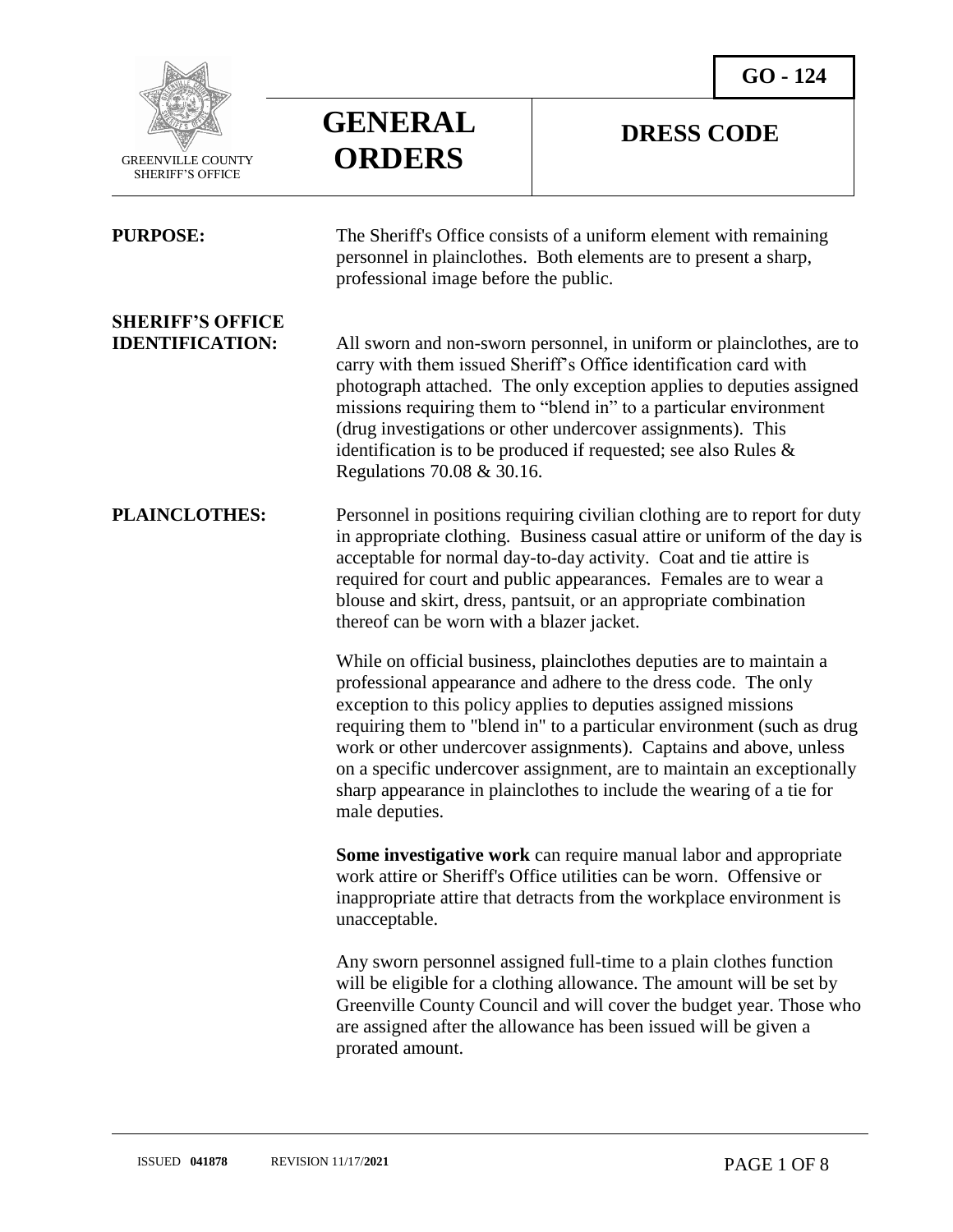| <b>UNIFORMS:</b> | Uniformed deputies are the largest and most visible element in the<br>Sheriff's Office. The image they project is a reflection of the entire<br>Sheriff's Office.                                                                                                                                                                                                                                                                                                                                                                                             |
|------------------|---------------------------------------------------------------------------------------------------------------------------------------------------------------------------------------------------------------------------------------------------------------------------------------------------------------------------------------------------------------------------------------------------------------------------------------------------------------------------------------------------------------------------------------------------------------|
|                  | <b>CLASS A UNIFORM</b> – Issued for formal events at any time during<br>the year and consists of:<br>1. Long sleeve shirt with cuffs down and buttoned.<br>2. Black clip-on tie.<br>3. Blue uniform trousers.                                                                                                                                                                                                                                                                                                                                                 |
|                  | <b>CLASS B UNIFORM</b> – Issued for routine patrol and consists of:<br>Short or Long sleeve blue polyester shirt w/black t-shirt<br>1.<br>2. Polyester uniform trousers.<br>3. Blue base shirt (vest carrier must be worn)                                                                                                                                                                                                                                                                                                                                    |
| <b>INSIGNIA:</b> | <b>SHOULDER PATCHES</b> – Worn centered on both sleeves, one-<br>quarter inch down from the edge of the shoulder seam. Placement is<br>same on the winter jacket.                                                                                                                                                                                                                                                                                                                                                                                             |
|                  | <b>HASHMARKS</b> – Earned in five-year increments including<br>civilian law enforcement experience from other South Carolina<br>agencies only.                                                                                                                                                                                                                                                                                                                                                                                                                |
|                  | <b>STRIPES (CLASS A and LONG SLEEVE B)</b> – Sewn in place with<br>top tip one-quarter inch below the bottom of the Sheriff's Office<br>insignia and centered on the sleeve.                                                                                                                                                                                                                                                                                                                                                                                  |
|                  | <b>CHEVRONS (SHORT SLEEVE CLASS B)</b> - Worn on collar.<br>Pinned on axis of center line between point of collar. Bottom tips of<br>chevron placed one half inch from outside edge of collar.                                                                                                                                                                                                                                                                                                                                                                |
|                  | Stripes/Chevrons are issued as follows:<br>Deputy $I - No$ rank insignia<br>$\bullet$<br>Deputy $II - A$ single stripe earned after one year from date of<br>$\bullet$<br>hire. Rocker added after five years in this position.<br>Master Deputy/Investigator – Two stripes with rocker added<br>$\bullet$<br>after five years in this position<br>Sergeant – Three stripes with rocker added after five years in<br>$\bullet$<br>this position.<br>Lieutenant – One bar<br>$\bullet$<br>Captain - Two bars<br>$Major - Oak$ leaf<br>Chief Deputy - Two stars |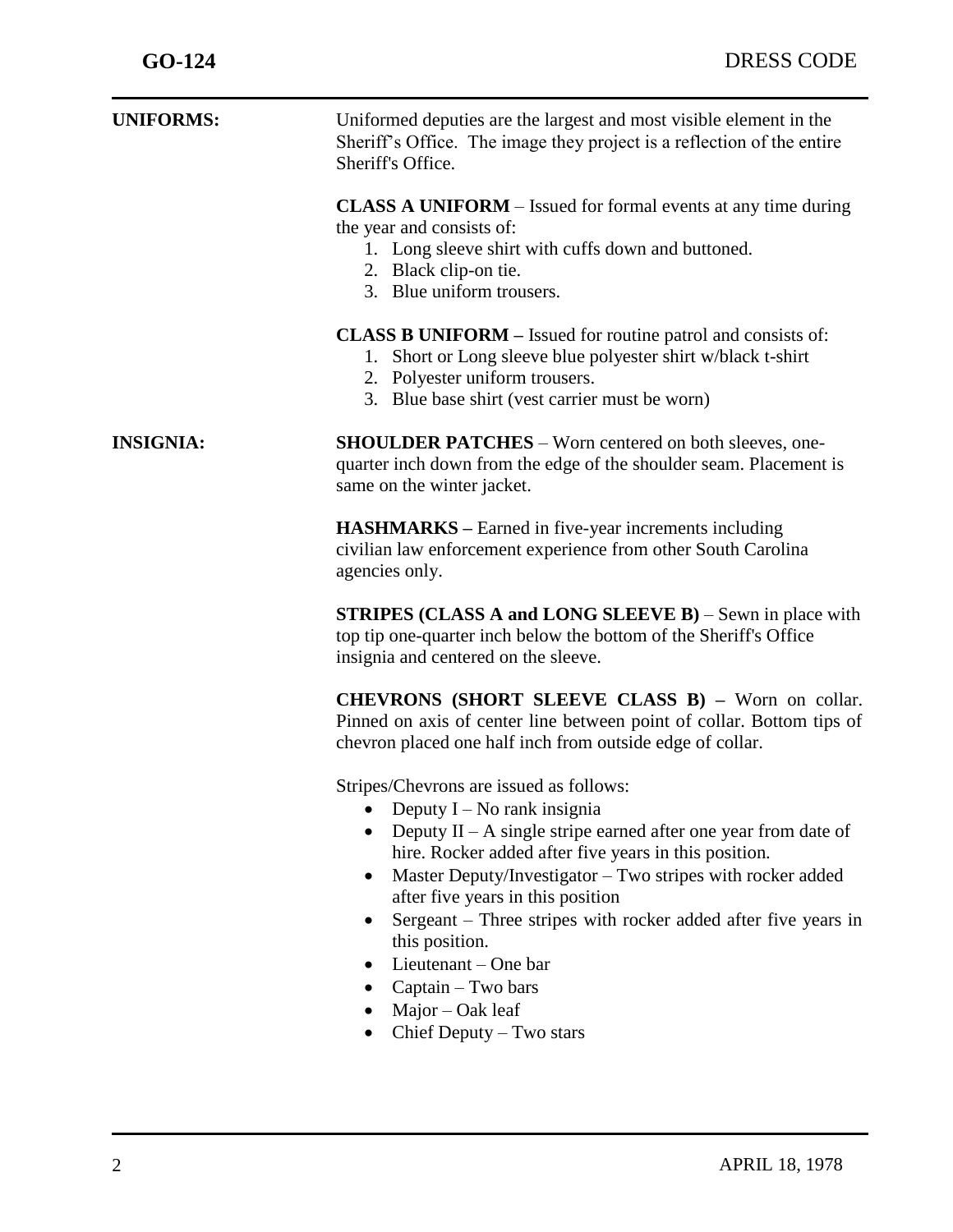#### **MAJOR/CAPTAIN/LIEUTENANT RANK INSIGNIA (CLASS**

**A & B) –** Worn on the collar of long sleeve and short sleeve shirts. Placed one half inch from front edge of collar to front edge of bar. Centered on long axis between top and bottom edge of collar. Worn on epaulets of winter jackets. Placed on horizontal line with shoulder seam. Centered between front and back with outboard edge of bar placed one half inch inboard from shoulder seam.

White uniform shirts both short sleeve and long sleeve can be worn by Command Staff members, a white under shirt is to be worn under the white uniform shirt.

**UNIFORM** 

**ACCESSORIES: BADGE** – Uniform Deputies wear the Sheriff's seven-point star on the left chest above the pocket. Deputies in plainclothes wear their badge on a belt or neck chain.

> **NAMETAGS –** Worn on the chest above right shirt pocket, with bottom of tag touching top of seam running across top of pocket.

**ISSUED DUTY BELTS –** Black leather belt is worn over the smaller, inner belt. Duty belt is held in place against inner belt with four belt keepers. Duty belts are issued with accessories for magazines, Tasers, handcuffs, walkie-talkies, latex gloves, and ASP baton.

**OPTIONAL DUTY BELT**- Deputies may purchase and wear the following black High Speed Gear belt/accessories in lieu of the issued black leather belt:

- 1) Duty Grip Padded Belt
- 2) Cobra Rigger Belt 1.75" w/Interior Velcro-No D-ring
- 3) Duty Double Pistol Magazine TACO Pouch-Covered(with/without rifle magazine pouch)
- 4) Duty Double Pistol Magazine TACO Pouch-Noncovered(with/without rifle magazine pouch)
- 5) Duty Multi-Access Communication TACO Pouch-Covered
- 6) Duty Handcuff TACO Pouch-Covered
- 7) Duty Double Handcuff TACO Pouch-Covered

The Center for Advanced Training has only approved products made by High Speed Gear; **no** other optional belt/accessories are approved to be worn.

NOTE: Only the issued black leather may be worn with a Class A uniform.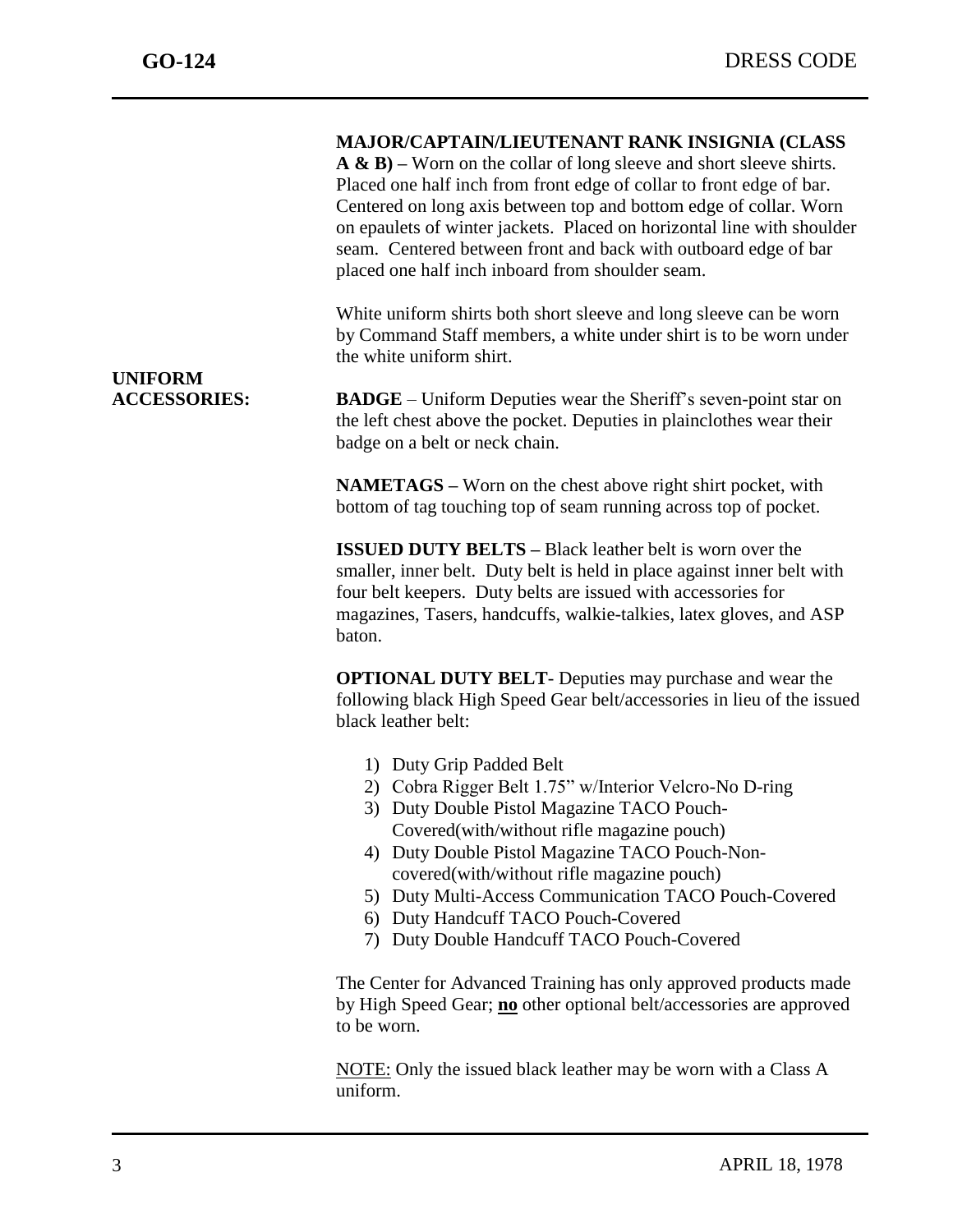**HEADWEAR** – For the purposes of maintaining uniformity, as well as order and discipline, only GCSO issued headwear is permitted to be worn while on-duty. There are two options, which may only be worn while in a Class B uniform: (1) an issued lightweight cap, with an embroidered Sheriff's star centered on its front, the sides of the bill must be slightly curled inwards; or issued campaign hat (2) during cold weather months, an issued toboggan, with embroidered Sheriff's star. No other type of cap, toboggan, or any other kind of head or face covering of may be worn while in on-duty**.** 

**FOOTWEAR** – While in uniform, footwear will consist of moderately shined black round-toed shoes, quarter shoes, or boots that are leather or a leather-like material in the toe area. Footwear that contains a mesh or similar material at the toe area is prohibited.

#### **Exceptions are for special teams in performance of their duties.**

Socks are black or dark blue in color.

#### **VALOR/MARKSMAN/DISTINGUISHED SERVICE AWARDS**

Worn on the chest centered on left shirt pocket with top edge just above top edge of pocket seam. Valor award is same as marksman award.

When worn together, valor award is placed inboard, nearest heart, with marksman award on outboard side. Color blue on valor award is senior to marksman award, and therefore placed on inboard side.

**SPECIAL PURPOSE UNIFORM-** Issued for personnel when required for specialized assignment and consists of:

- Knit shirt with embroidered badge.
- Blue uniform
- BDU shirt/pants.
- Bicycle shorts.
- Helmet, gloves, and eye protection.
- Motorcycle breeches and boots. **NOTE: Division Commanders may approve exceptions to the Uniform/Plainclothes policy on an as-needed basis due to a particular job function.**

## **UNIFORM**

**TAILORING:** All uniforms are tailored at time of issue to conform to following specifications:

> 1. Long sleeve shirt cuff covers wrist bone and extends to one (1) inch below wrist.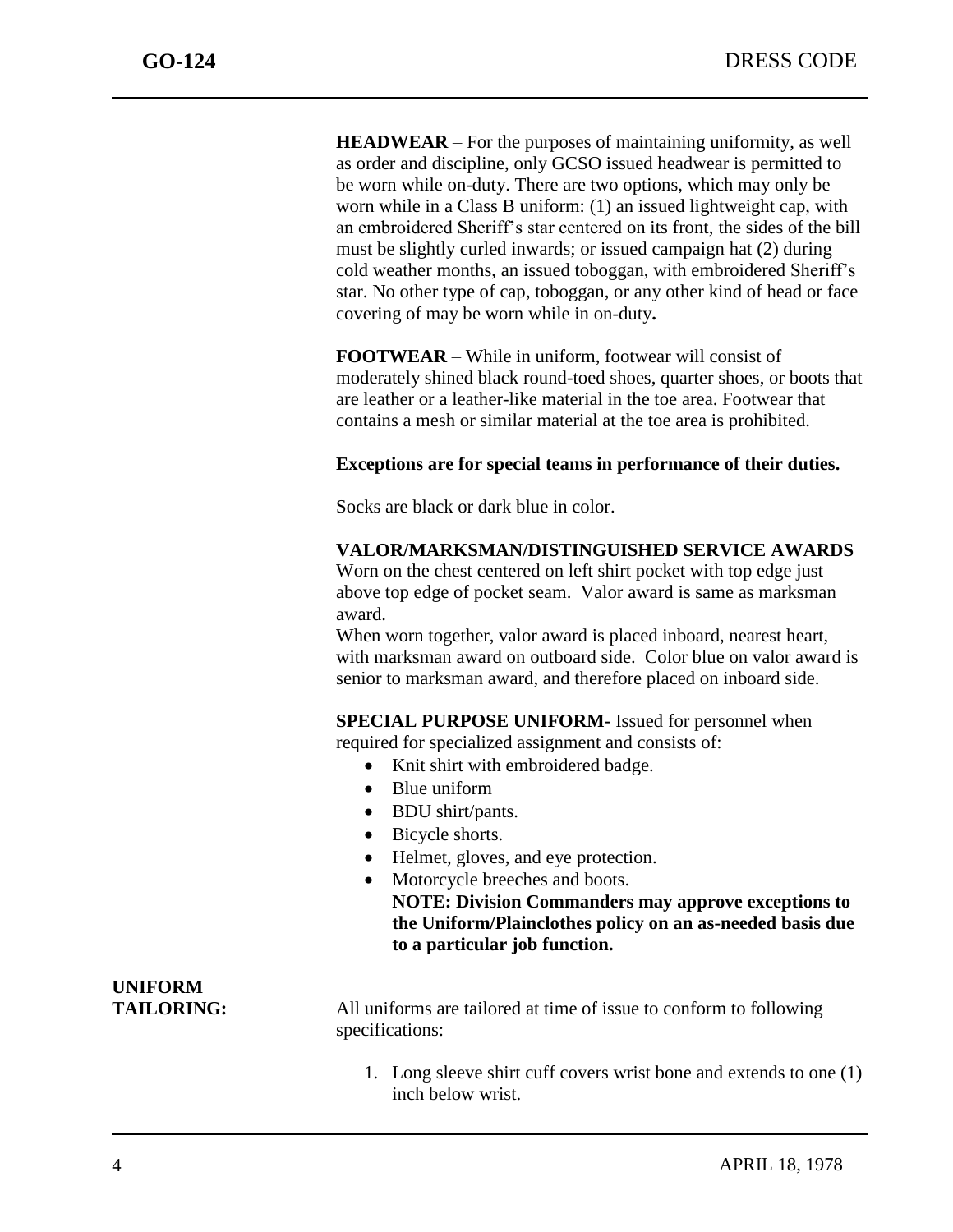2. Trousers length reaches top of rear shoe heel. A variation of one half  $(\frac{1}{2})$  inch above the top of the heel is acceptable. Hemmed trouser legs are seven-eighths (7/8) inch shorter in front than in back in order to present a slight break at lower front above shoe top. Finished hem is three inches. Trousers shall be finished with a three (3) inch hem. Trousers are loose enough around hips and buttocks to prevent gapping of pockets and visible horizontal wrinkles across front. Trouser fly hangs in a vertical line without gapping when unzipped. Right edge of shirt is centered on line with right edge of belt buckle and fly front.

AND APPAREL: Any equipment and/or apparel not issued by the Sheriff's Office is prohibited for duty use unless approved by the Sheriff or his designee. Non-issued equipment/apparel approved for duty use must be comparable in quality to that issued by the Sheriff's Office.

**APPEARANCE:** All personal appearance and grooming presents a professional image for this agency. It is important that all personnel be well groomed and exercise good personal hygiene.

### **ALL PERSONNEL:**

**Exposed Body Piercings:** Personnel are not permitted to wear ear accessories known as Gauges, Tunnels, Tapers or any similar accessories while on duty. Personnel who have these types of piercings are required to wear solid skin-toned hider plugs during their tour of duty. Visible body-piercing studs or simulated bodypiercing studs, other than ear studs, are prohibited.

**JEWELRY** - Excessive jewelry is not worn exposed in uniform or plainclothes assignments. Only exception involves undercover duty where such dress is necessary.

**TATTOOS –** No visible profane or obscene tattoos will be permitted when on-duty. Tattoos of a profane or obscene nature must be concealed beneath uniform or clothing.

### **SWORN MALE DEPUTIES:**

**HAIR –** Must be of natural color, neatly trimmed and must be kept above the edge of the shirt collar.

### **NON-ISSUED EQUIPMENT**

# **PERSONAL**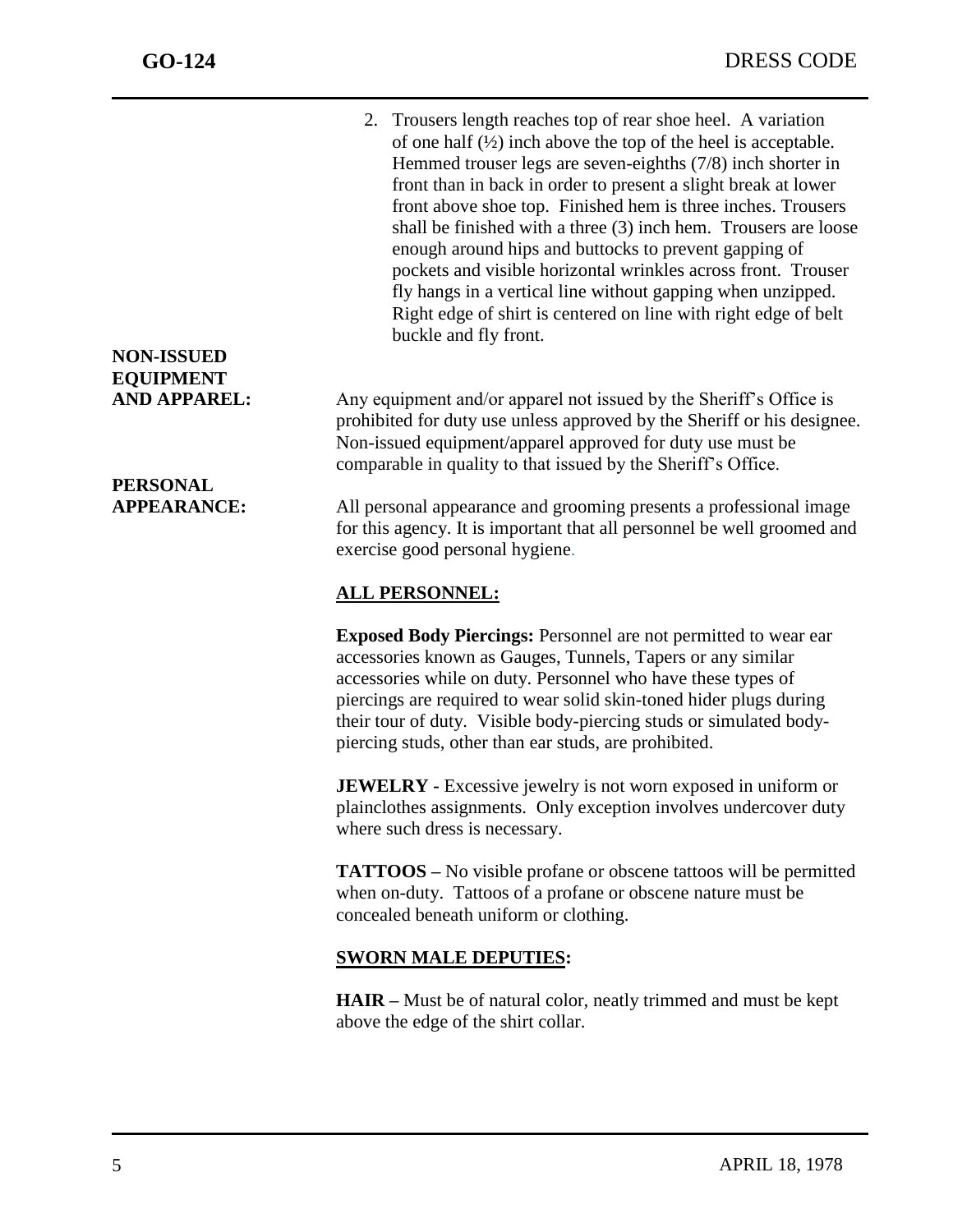### **FACIAL HAIR:**

 **Mustache/Sideburns**– Personnel who have a mustache only, must keep it neatly trimmed and it cannot extend below lip edge. Mustaches known as Dali, English, Fu Manchu, Handlebar, Horseshoe, Imperial or Walrus are not permitted. Sideburns should not extend below bottom of ear lobe.

 **Facial Hair** for all personnel, sworn and non-sworn, shall conform to the following standards:

- 1. Beards and classic style goatees are permitted and will always be neatly trimmed. They will be naturally colored and will not exceed  $\frac{1}{2}$  inch in length and or thickness. Patchy, spotty or clumps of facial hair are not permitted. Waxed, twisted, chin and designer beards are not allowed. Facial hair will not be groomed, shaped or styled in any manner that is eccentric.
- 2. Facial hair will be worn in such a manner as to represent an overall neat, polished and professional appearance.
- 3. Facial hair will not extend beyond the laryngeal prominence (i.e., Adams Apple).
- 4. Facial hair must not interfere with the proper fit of agency issued gas masks or Self-Contained Breathing Apparatus (SCBA), which are worn/used by any applicable personnel.
- 5. The Sheriff or designee reserves the right to direct members to shave for formal occasions or events.
- 6. The Sheriff or designee will have the final authority in determining the professional appearance of facial hair worn by agency personnel.

Supervisors are directed to inspect employees with facial hair and strictly enforce this policy. Personnel who are found to be in violation of this policy will be given a written warning for the first offense. If the employee, at any time, violates this policy a second time, they will receive a written reprimand and will lose the privilege to wear facial hair for one year.

The purpose of this policy is **not** to allow employees to simply not shave. Employees who are not in the process of growing a beard or goatee are expected to be clean shaven.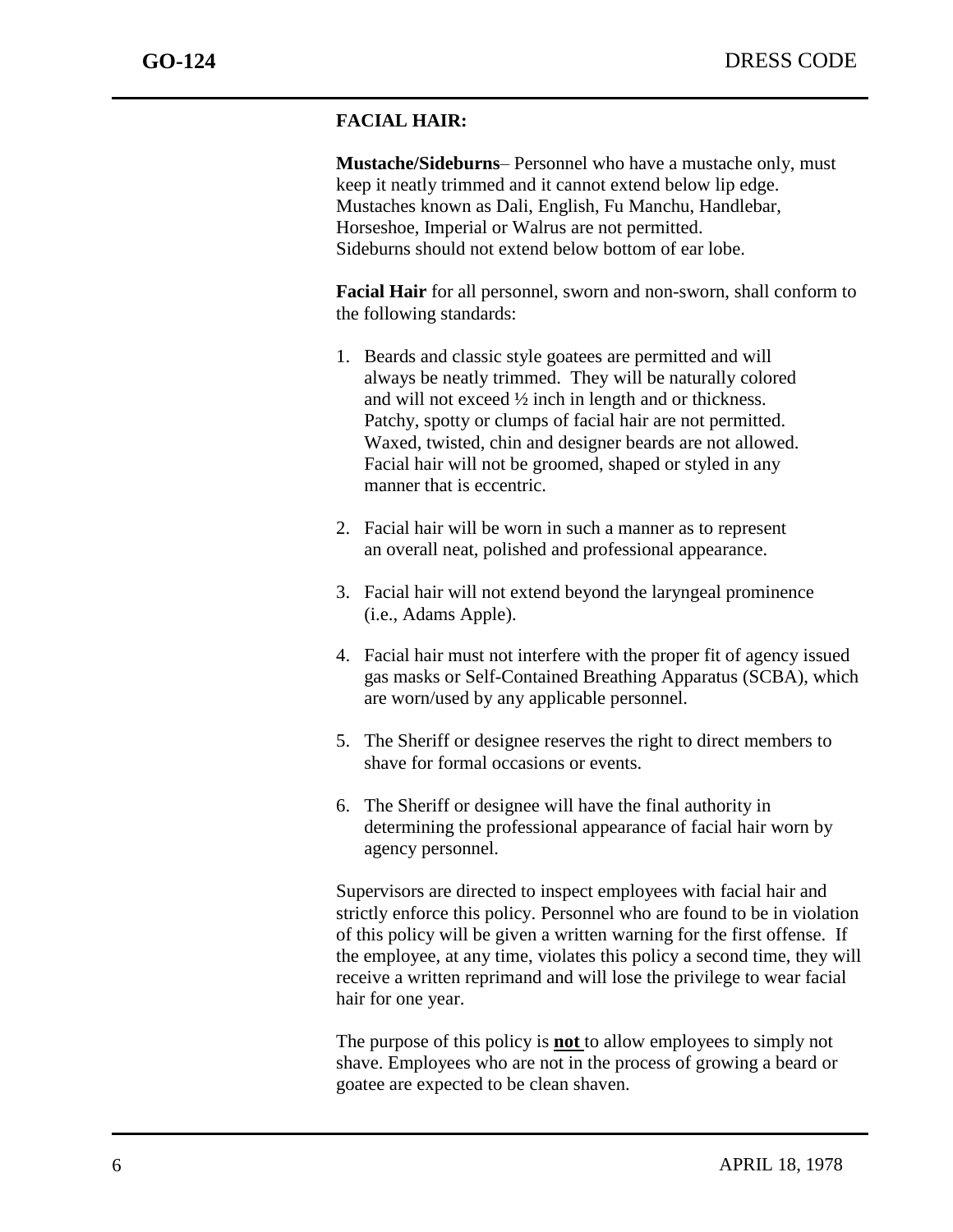### **AREAS WHERE FACIAL HAIR IS NOT PERMITTED MUST BE KEPT CLEANLY SHAVEN.**

**EARRINGS –** Prohibited for male Deputies**.** 

**FINGERNAILS –** Must be kept clean and well groomed. Colored nail polish will not be worn while on duty.

### **SWORN FEMALE DEPUTIES:**

**HAIR –** Must be of natural color, neat, and shall not be styled so that it hangs below the eyebrows. Hair may be short or worn in a bun/ ponytail. Hair cannot exceed below the middle of the back. Pigtails are not permitted.

**FINGERNAILS** – Fingernails must be kept cleaned and well groomed. Nail polish may be worn.

**EARRINGS –**Stud earrings and hoop style earrings of no more than a half inch in diameter are allowed to be worn while on duty. No more than 3 earrings per ear are allowed. Industrial style earrings (bars) are prohibited.

### **NON SWORN PERSONNEL:**

### **CLOTHING:** All non-sworn personnel are expected to dress in clothing that is neat, clean and suitable for a business office. Jeans may be worn by communications personnel *only*. Jeans cannot be patchwork jeans, tie-dyed, have ragged hems or worn such as faded knees/seats. Opentoed shoes for civilian are permitted. Shoes must be worn at all times, bare feet are never proper.

## **INAPPROPRIATE**

**CLOTHING:** Inappropriate dress includes clothing with stains or holes; sweat suits or exercise clothing (except when going to or returning from exercise); spandex, lycra or other form-fitting clothing without appropriate coverage; revealing clothing such as tank tops, short shorts or miniskirts, tube or halter tops, tee shirts, midriff shirts, and flip flops.

### **NON-SWORN MALE:**

**HAIR -** Must be of natural color, neatly trimmed and must be kept above the edge of the shirt collar.

**EARRINGS –** Prohibited while on duty.